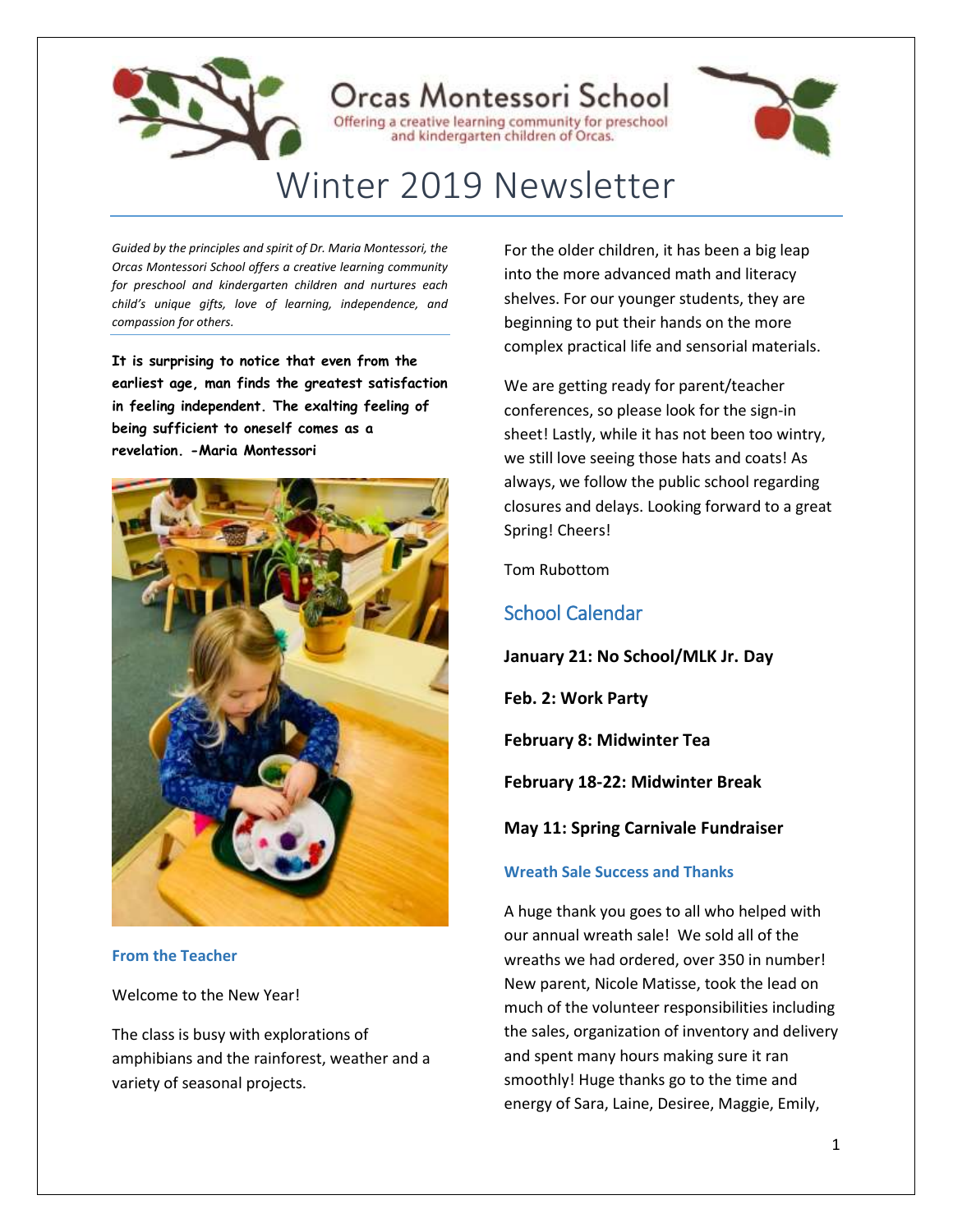

Erin, Alison and Chris who all together created the team needed to make the fundraiser a success! Arthur was integral in managing and maintaining the financial flow of the sales and assisting in any way possible. We made \$1,000 more from the sale than last year – a big step toward our \$50,000 fundraising goal for the year to keep our doors open.



An additional shout out of thanks goes to Miss Maddie who beautifully decorated the OMS Holiday Tree at Rosario and under her guidance, helped the children joyfully create sweet decorations in accordance with the theme.

### **Parent /Teacher conferences**

Please look for the sign up calendar that will be posted on the clipboard throughout the month of January. We expect all parents to sign up for a conference to discuss your child's progress. The conferences will be scheduled after school and Friday afternoons *without your child*.

Conferences last about 20 minutes. Please bring your questions.

### **Mid-Winter Tea**

Our Mid- Winter Tea is scheduled **for Friday, February 8 at 10:30** at the **Oddfellows Hall**. The children will perform a few songs and poems, then we all have tea and goodies! All families are invited! In past years, we all squeezed into the classroom with all the shelves pushed back against the walls, but our room just isn't big enough to accommodate everyone comfortably. We have held the event at the Oddfellows the last two years and followed up with our family dance! A fun time for All!

We will post a sign-up sheet for our potluck snacks. You will bring your children to school at the normal time in the morning and drop off the food either at the school or Oddfellows in the morning so that we have time to set up. We are looking for one or two parents to help set up at Oddfellows before the event. The Kaleidoscope van will transport us from the school.

### **School Closure/Delay Policy**

With the onset of cold weather, we would like you to know our procedure regarding notification of snow days and late starts. We follow the public school's lead, who determines closure as well as late starts after a report on the safety of travel on the roads from the school bus drivers.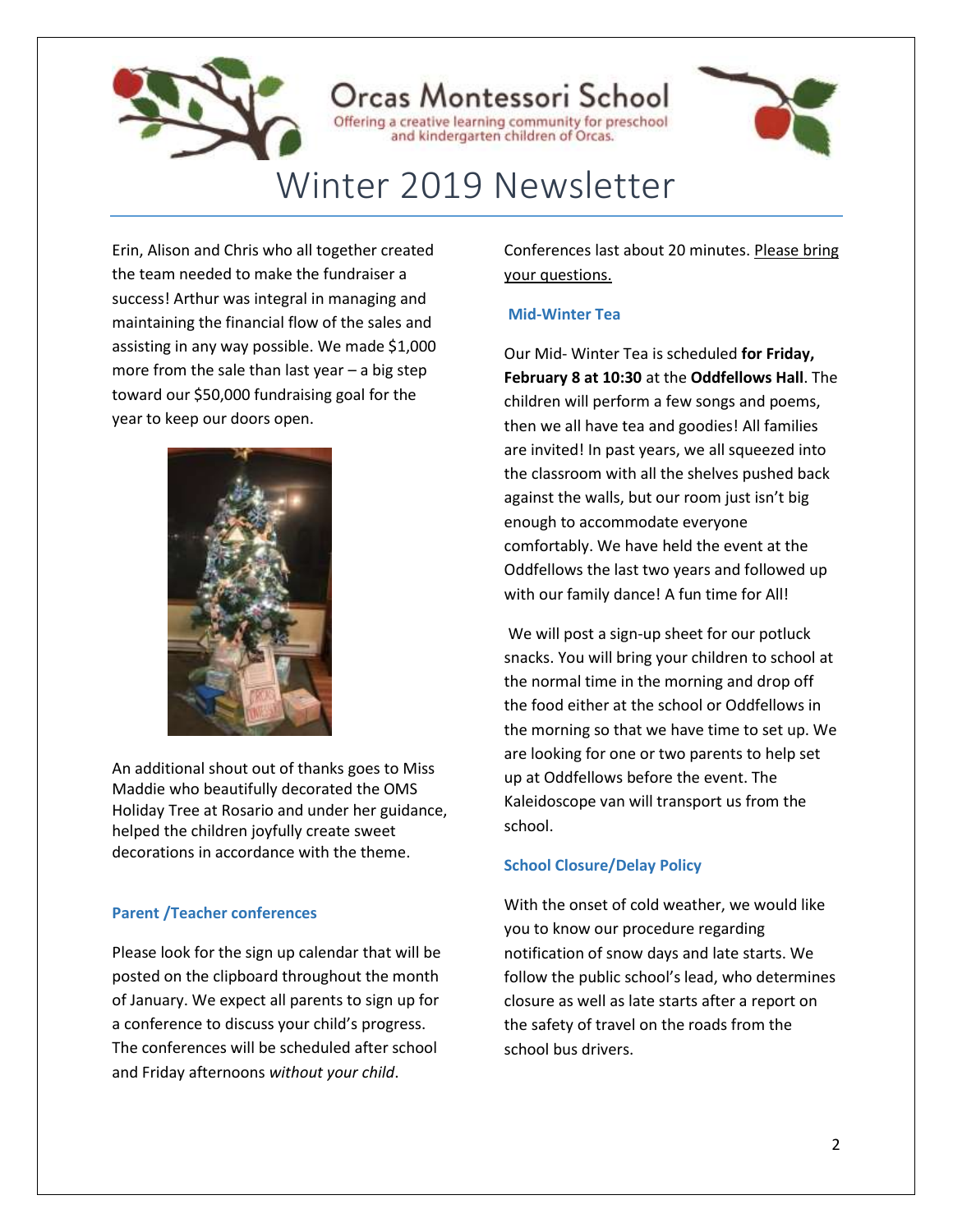

Instead of waking you up with phone calls after you may have gone back to sleep after seeing the snow, we ask that you check our Facebook Page, check your email or call the school and listen to the recorded message on the school answering machine for notification of either closure or late start. We will make the announcement on all these platforms. If we do have a snow day, instead of tagging more days onto the school year or shortening a vacation, we will have a sign-up calendar posted where you can sign up to bring your child on a morning they do not normally come – or for an afternoon spot.

If we have a late start and you decide not to bring your child, *please* call us and let us know so that we know how many children to expect for the morning and lunch time.

### **Upcoming Spring Carnivale**

Get ready for the Montessori School's upcoming Carnivale on Saturday May 11 at the Oddfellows Hall! We will need everyone's help to put on this big party and major fundraiser!! You will be contacted to see how you can help.

There will be Carnivale booths and games, food and music and silent and live auction. We have a lot of money to raise this year for our auction both to keep the school open and towards our expansion project – so the more people we can have join us for this celebration, the better. We will begin in earnest now that we are back from break.

### **Upcoming Work Party Feb 2**

Our school participates in the Early Achievers Program, which is a state program that assesses the quality of preschools according state defined criteria. We get rated every three years. **We are preparing for our unannounced rating visit which will take place sometime between March 16 and May 15 this year**. In preparation, there are some repairs and improvements that need to be made outside and would love your help to get these completed!

**We are scheduling a work party on Saturday Feb 2 from 9-12.** Please let us know if you can come. Children are welcome! We will provide snacks. If you are not able to come that day, but would like to help, please talk to Megan or Teresa. We will be posting a list of projects as we get closer to the date.

Although this assessment does not align entirely with the Montessori curriculum, as an ECEAP school we are required to participate. This assessment looks at the cleanliness and safety of our physical environment, our paperwork and record keeping, our curriculum and classroom materials, and our staff qualifications and teacher/ child interactions.

With your registration paperwork, you signed a consent form that your child's paperwork might be randomly selected to make sure the files are complete. Some of you agreed to answer questions about your family's experience with the school if they contact you.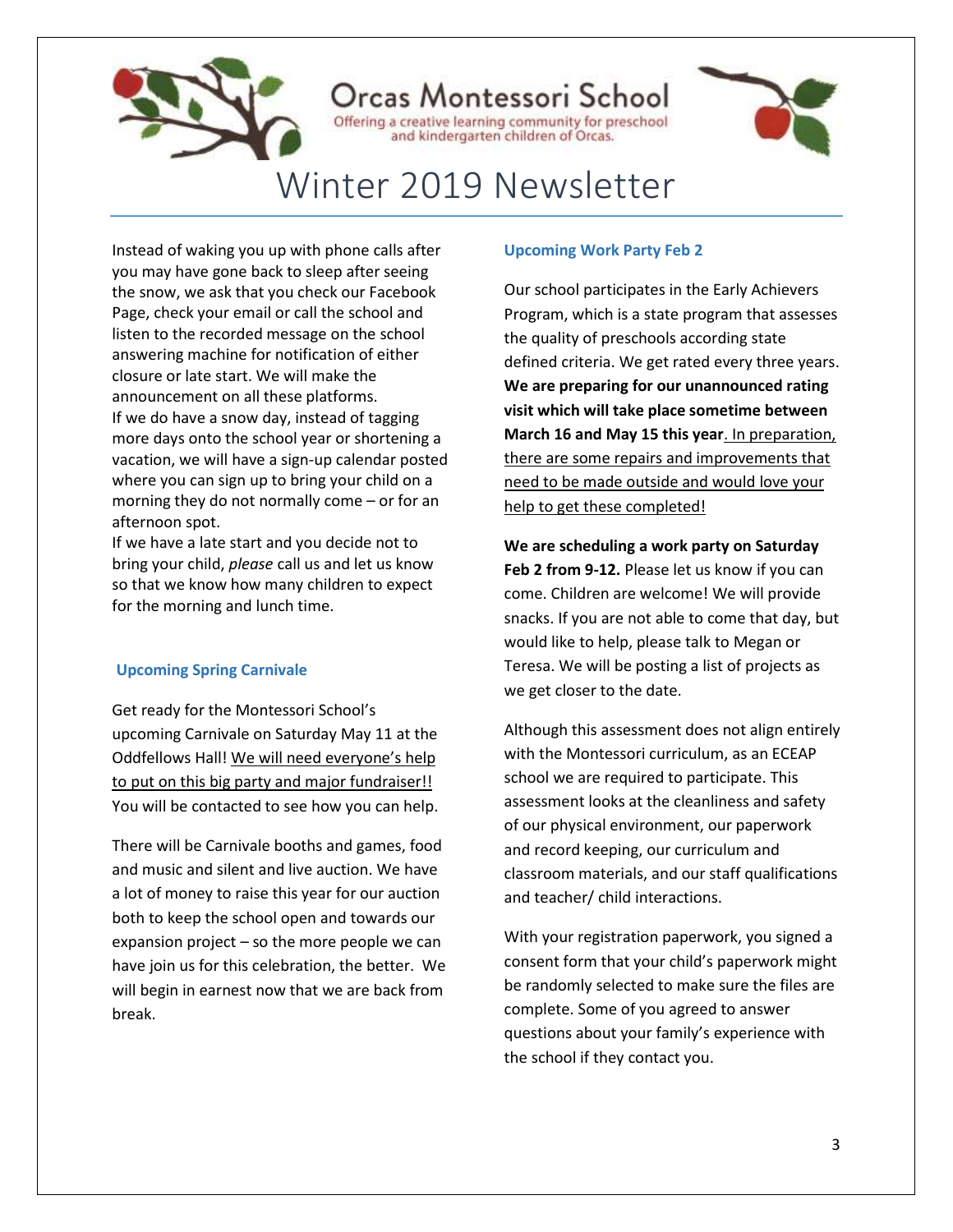

### Drcas Montessori School Offering a creative learning community for preschool

# Winter 2019 Newsletter

and kindergarten children of Orcas.

### **Expansion Update**

Our long awaited expansion project plans are almost ready to submit for permitting! We are so excited about the program improvements that our project will make possible. We have included the proposed plans in this newsletter for you to see. Some of the benefits are:

- We will be able to have more children 26 and not turn away families who apply in the spring and summer.
- We have a beautiful, spacious classroom on the south side of the building so that we can have more activities available for the children to choose from.
- We will have an eating area which will transform into a rest area for younger children who need to rest or nap after lunch.
- Our enlarged and redesigned bathroom with two stalls will accommodate more than one child at a time.
- We will have a staff/ materials prep/meeting room and staff bathroom
- We will have a separate entrance into the office so that visitors will not interrupt the classroom to come to the office.

We will be going out to bid soon and are looking for any contractors who might be interested in bidding on the project. If you know any contractors with a large enough crew to take this on and get it completed by fall, please encourage them to contact us.

We still have funds to raise to raise for this project! You can help by encouraging friends, grandparents and other family members to visit our website and click on the donate button or go directly to

<https://orcasmontessori.networkforgood.com/>



### **Summer School**

We are investigating how we can have a summer program this year, with our building construction going on! We plan to make that decision within the next month so that you can be free to make other plans if need be.



**Notes from the OMS Kitchen**

We all know SUGAR is not the good guy, except in taste! Here at school we are intentional in the meals cooked and presented to use natural ingredients with little to no added sugar. Exceptions to this rule are holiday treats and with the occasional agave/real maple syrup/coconut sugar add for some Maddie Snacks once weekly. The following article may give you some food-for-thought!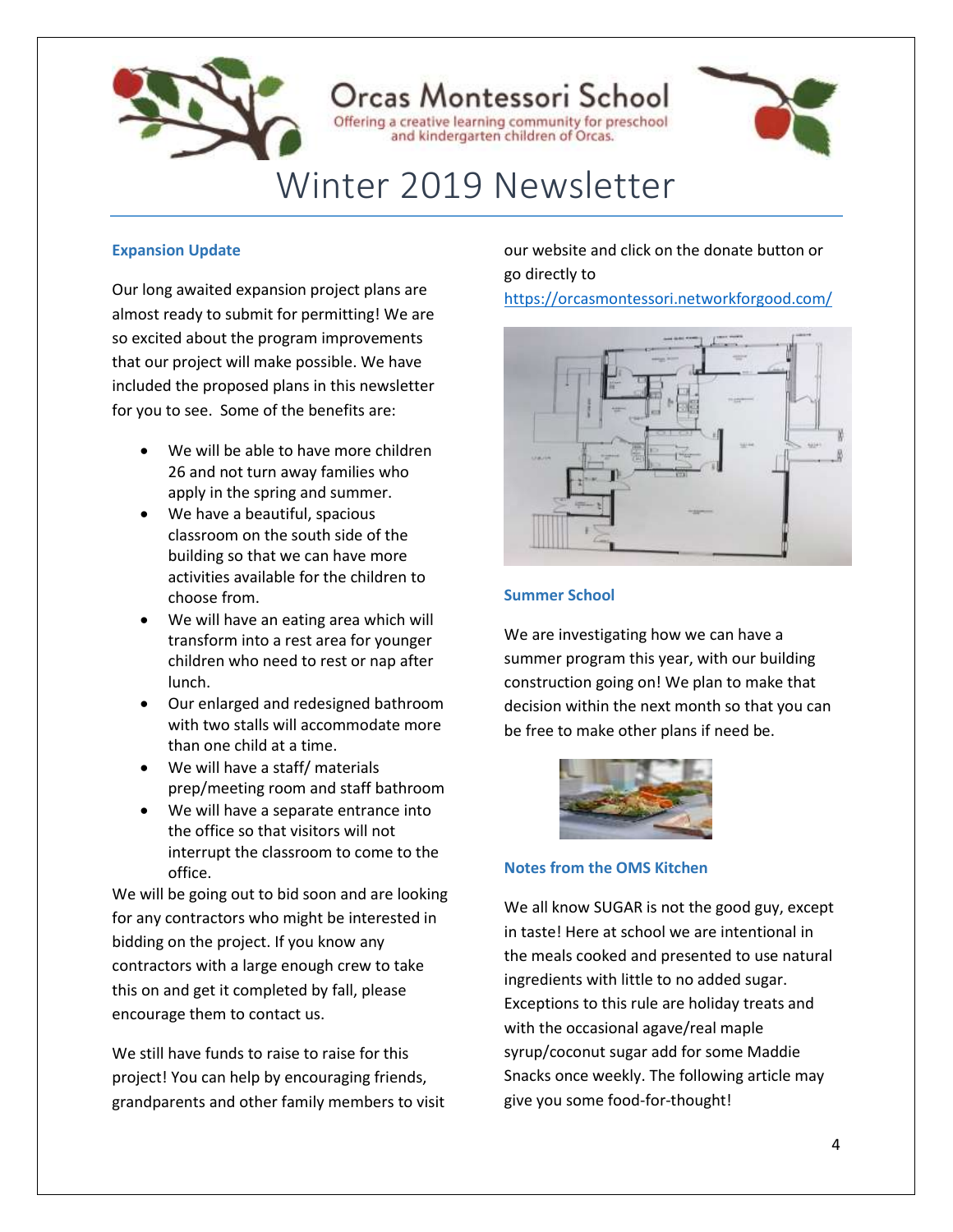

### Orcas Montessori School

Offering a creative learning community for preschool and kindergarten children of Orcas.



## Winter 2019 Newsletter

### **Long-Term Trouble**

Even if the effects of sugar overload don't seem obvious now, they can hurt your child's health later. "Eating too much of it can make kids gain weight, which then puts them at greater risk for diabetes, high blood pressure, and high cholesterol -- three major contributors to heart disease," says Dr. Shu. Today, one in three American children are too heavy; a recent study in the *International Journal of Pediatric Obesity* suggests that nearly half will be overweight by 2010.

As a result, these "adult" conditions strike earlier than ever. For example, less than 5 percent of kids diagnosed with diabetes in 1994 had type 2 (formerly called "adultonset" diabetes). Today, it's 30 to 50 percent. "When these problems develop in [elementary school](https://www.parents.com/kids/education/elementary-school/) instead of middle age, the advanced stage of heart disease tends to occur earlier too," says Francine Kaufman, director of the Comprehensive Childhood Diabetes Center at Children's Hospital Los Angeles.

### **Pull Your Kid's Sweet Tooth**

**Don't be fooled by food labels.** On the nutrition-facts label, sugar is measured in grams -- which isn't at all easy to visualize. Keep in mind that four grams is about one teaspoon.

**Pay attention to "natural" sweeteners** like fruit purees and concentrates, which are commonly found in foods such as fruit rolls and flavored applesauce. "They're just processed sugar by another name," says Dr. Ludwig.

**Think small.** When you do dish out a dessert like ice cream, put it in teacups, not soup bowls.

**Teach kids to be choosy.** Let children have a treat, but only one each day, says Margo Wootan, PhD, director of nutrition policy for the Center for Science in the Public Interest. When Dr.

**Avoid processed foods.** The more control you have over what your child eats, the better. For example, one packet of mapleand brown-sugar? flavored oatmeal has 13 grams of sugar. You can add these ingredients to regular oatmeal yourself (which has no sugar), using half the sweetener.

**Make compromises.** Banning sugary cereal will just make your child want it more. Let him have it, but only if he mixes it with a whole-grain one with no added sugars.

**Skip the soda.** Ditch the liquid sugar by helping your kids make their own fizzy drinks. Get a bottle of seltzer, add some juice, and they can mix up any flavor they want. Six ounces of seltzer plus two ounces of orange juice contains about 6 grams of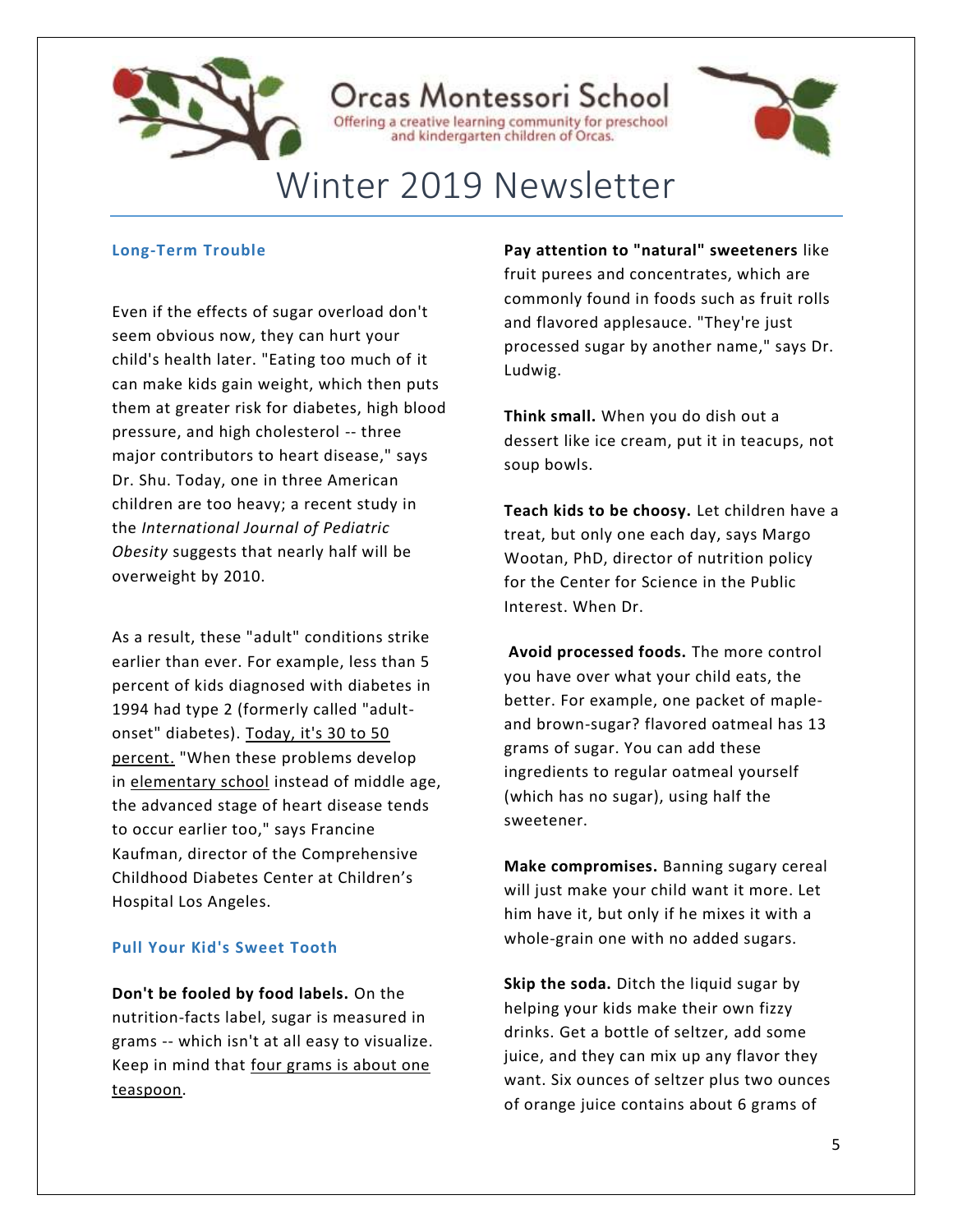

### Drcas Montessori School Offering a creative learning community for preschool

and kindergarten children of Orcas.



# Winter 2019 Newsletter

sugar, versus 35 grams in a can of orange soda.

### **Sweet Treat Makeovers**

**Instead of:** Flavored yogurt **Try:** Plain yogurt with mix-ins. Add agave, honey (if your child is over 1 year old), fresh fruit, or raisins. Bonus: Honey may help the body absorb calcium.

**Instead of:** Canned fruit **Try:** Chopping up the fresh stuff. A cup of fresh peaches has 13 grams of sugar; the same amount canned in light syrup has 33 grams.

**Instead of:** Maple syrup **Try:** Topping pancakes or waffles with preserves. The low-sugar variety has only six grams of sugar per tablespoon. (Syrup has 39 grams per 1/4 cup.)

**Instead of:** Barbecue sauce **Try:** A dry spice rub or your kids' favorite taco seasonings the next time you prep meat for the grill. BBQ sauce can have up to 8 grams of sweetener per tablespoon!

### Doe Bay Café Donation to OMS!!



### Come out and support Orcas Montessori School!

On island visitors and residents to share music, spoken word, and other performances on the night when we come together in that ancient ritual of community and communion. The Doe Bay Café is open from 5-10 p.m. and Open Mic begins at 7:30 p.m.

Each Thursday in FEBRUARY Doe Bay Open Mic Night gives \$1. per entree sold that night, to Orcas Montessori School! Great food, music and a fantastic cause!

### **AMAZON SHOPPING TIPS**

Can't find it locally? Save yourself the expense of an off-island trip and help support Orcas Montessori School simply by doing your shopping through Amazon.

### Go to our website:

**[orcasmontessori.org](http://orcasmontessori.org/)** and click on the amazon box. You'll find a wide selection of merchandise and 6% of the proceeds will go to Orcas Montessori if you purchase items within 24 hours of adding the merchandise to your cart. But you must use the link! Be sure to add a shortcut to your desktop or your favorites bar and replace your shortcut to Amazon**. And make it a habit.** Help us get back to our \$2000 earnings!

**NOTE**: **This is a different program than Amazon Smile, which donates 0.5% of purchases instead of the 6% we get through the link above.**